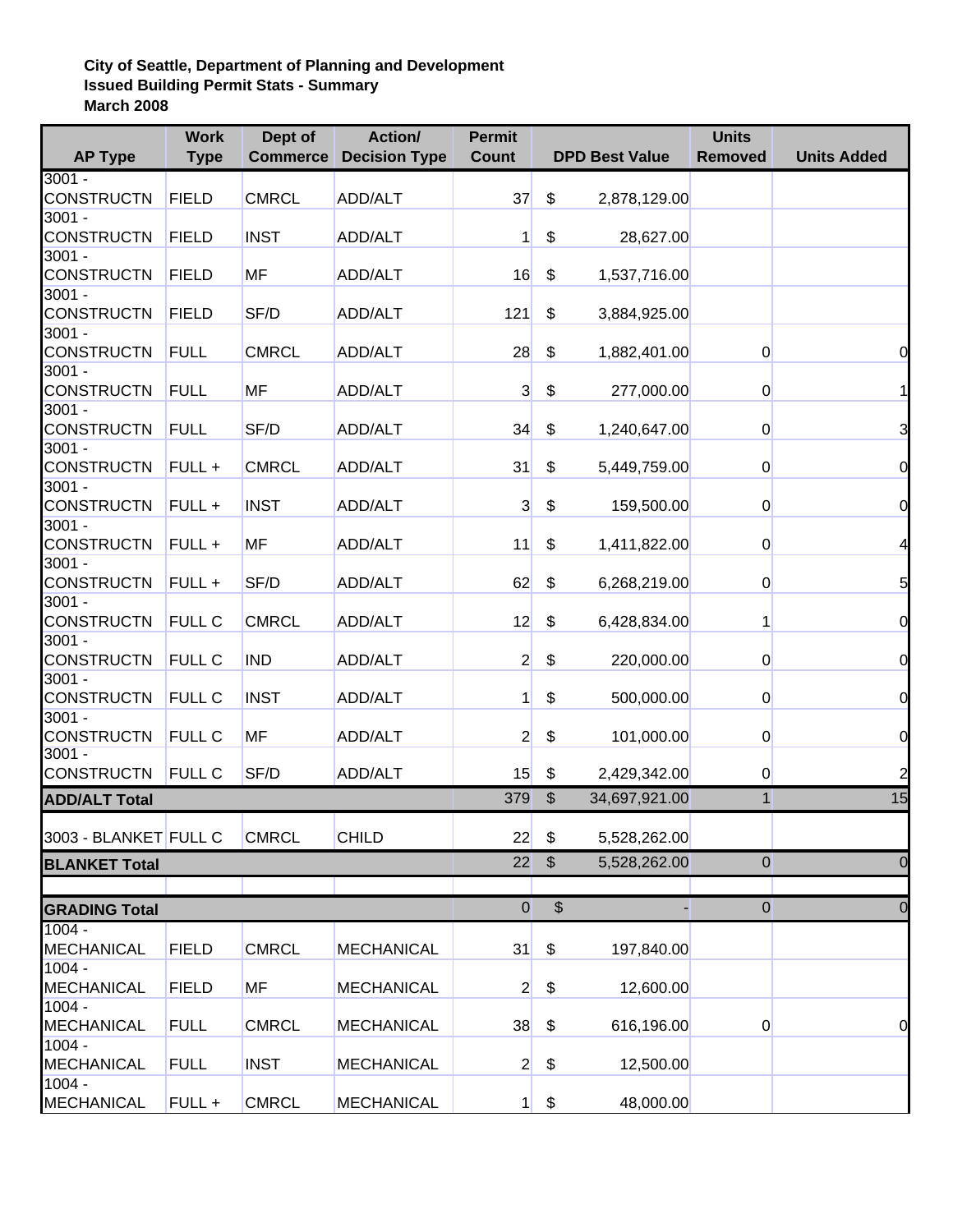## **City of Seattle, Department of Planning and Development Issued Building Permit Stats - Summary March 2008**

| <b>AP Type</b>                | <b>Work</b><br><b>Type</b>   | Dept of<br><b>Commerce</b> | Action/<br><b>Decision Type</b> | <b>Permit</b><br><b>Count</b> |                                               | <b>DPD Best Value</b> | <b>Units</b><br><b>Removed</b> | <b>Units Added</b>  |
|-------------------------------|------------------------------|----------------------------|---------------------------------|-------------------------------|-----------------------------------------------|-----------------------|--------------------------------|---------------------|
| $1004 -$                      |                              |                            |                                 |                               |                                               |                       |                                |                     |
| <b>MECHANICAL</b><br>$1004 -$ | <b>FULL C</b>                | <b>CMRCL</b>               | <b>MECHANICAL</b>               | 14                            | \$                                            | 2,284,793.00          |                                |                     |
| <b>MECHANICAL</b>             | <b>FULL C</b>                | SF/D                       | <b>MECHANICAL</b>               | 1                             | \$                                            | 350,000.00            |                                |                     |
| <b>MECHANICAL Total</b>       | 89                           | $\frac{1}{2}$              | 3,521,929.00                    | $\mathbf 0$                   |                                               |                       |                                |                     |
| $3001 -$                      |                              |                            |                                 |                               |                                               |                       |                                |                     |
| <b>CONSTRUCTN</b><br>$3001 -$ | <b>FIELD</b>                 | SF/D                       | <b>NEW</b>                      | 3                             | \$                                            | 57,954.00             |                                |                     |
| <b>CONSTRUCTN</b>             | FULL +                       | MF                         | <b>NEW</b>                      | 1                             | \$                                            | 190,647.00            | $\overline{0}$                 | 2                   |
| $3001 -$                      |                              |                            |                                 |                               |                                               |                       |                                |                     |
| <b>CONSTRUCTN</b>             | FULL +                       | SF/D                       | <b>NEW</b>                      | 26                            | \$                                            | 7,320,904.00          | $\overline{0}$                 | 24                  |
| $3001 -$                      |                              |                            |                                 |                               |                                               |                       |                                |                     |
| <b>CONSTRUCTN</b><br>$3001 -$ | <b>FULL C</b>                | <b>CMRCL</b>               | <b>NEW</b>                      | 5                             | \$                                            | 56,559,352.00         | $\overline{0}$                 | 204                 |
| <b>CONSTRUCTN</b>             | <b>FULL C</b>                | <b>IND</b>                 | <b>NEW</b>                      | $\mathbf{2}$                  | \$                                            | 796,377.00            | $\overline{0}$                 | $\overline{0}$      |
| $3001 -$                      |                              |                            |                                 |                               |                                               |                       |                                |                     |
| <b>CONSTRUCTN</b>             | <b>FULL C</b>                | <b>INST</b>                | <b>NEW</b>                      | 1                             | \$                                            | 607,781.00            | $\overline{0}$                 | $\overline{0}$      |
| $3001 -$                      |                              |                            |                                 |                               |                                               |                       |                                |                     |
| <b>CONSTRUCTN</b><br>$3001 -$ | <b>FULL C</b>                | MF                         | <b>NEW</b>                      | 40                            | \$                                            | 42,513,055.00         | $\overline{0}$                 | 161                 |
| <b>CONSTRUCTN</b>             | <b>FULL C</b>                | SF/D                       | <b>NEW</b>                      | 44                            | \$                                            | 11,506,673.00         | $\overline{0}$                 | 48                  |
| <b>NEW Total</b>              |                              |                            |                                 | 122                           | $\sqrt[6]{\frac{1}{2}}$                       | 119,552,743.00        | $\bf 0$                        | 439                 |
| $3001 -$                      |                              |                            |                                 |                               |                                               |                       |                                |                     |
| <b>CONSTRUCTN</b>             | <b>FULL C</b>                | SF/D                       | <b>NONE</b>                     | 1                             | \$                                            |                       | $\overline{0}$                 | 0                   |
| <b>NONE Total</b>             |                              |                            |                                 | $\mathbf{1}$                  | \$                                            |                       | $\mathbf 0$                    | 0                   |
| 3002 - DEMO                   | <b>FIELD</b>                 | <b>CMRCL</b>               | <b>NONE</b>                     | 5                             | $\overline{\mathcal{E}}$                      |                       | 5                              | 0                   |
| 3002 - DEMO<br>3002 - DEMO    | <b>FIELD</b><br><b>FIELD</b> | MF<br>SF/D                 | <b>NONE</b><br><b>NONE</b>      | 10<br>40                      | \$<br>$\overline{\$}$                         |                       | 17<br>33                       | 0<br>$\overline{0}$ |
| <b>DEMO Total</b>             |                              |                            |                                 | 55                            | \$                                            |                       | 55                             | 0                   |
|                               |                              |                            |                                 |                               |                                               |                       |                                |                     |
| <b>SITE TOTAL</b>             |                              |                            |                                 | 0                             | $\, \, \raisebox{12pt}{$\scriptstyle \circ$}$ |                       | $\mathbf 0$                    | 0                   |
| $1004 -$<br>MECHANICAL        | <b>FULL</b>                  | <b>CMRCL</b>               |                                 |                               | \$                                            |                       |                                |                     |
|                               |                              |                            | <b>SPRINKLER</b>                | 12                            |                                               | 87,500.00             |                                |                     |
| <b>SPRINKLER Total</b>        |                              |                            |                                 | 12                            | $\sqrt[6]{\frac{1}{2}}$                       | 87,500.00             | $\theta$                       | 0                   |
| <b>TEMP Total</b>             |                              |                            |                                 | $\overline{0}$                | $\overline{\mathcal{L}}$                      |                       | $\overline{0}$                 | $\overline{0}$      |
| <b>Grand Total</b>            |                              |                            | Sum:                            | 680 \$                        |                                               | 163,388,355.00        | 56                             | 454                 |
|                               |                              |                            |                                 |                               |                                               |                       |                                |                     |
| 48 hour FIELD                 |                              |                            |                                 | 266                           | \$                                            | 8,597,791.00          | 55                             | 0                   |
| <b>48 HOUR FULL</b>           |                              |                            |                                 | 117                           | \$                                            | 4,116,244.00          | $\bf{0}$                       |                     |
| 14 DAY FULL +                 |                              |                            |                                 | 135                           | \$                                            | 20,848,851.00         | $\bf{0}$                       | 35                  |
| <b>42 DAY FULL C</b>          |                              |                            |                                 | 162                           | $\overline{\mathbf{S}}$                       | 129,825,469.00        | $\overline{1}$                 | 415                 |
| <b>MONTHLY TOTAL</b>          |                              |                            |                                 | 680 \$                        |                                               | 163,388,355.00        | 56                             | 454                 |
|                               |                              |                            |                                 |                               |                                               |                       |                                |                     |